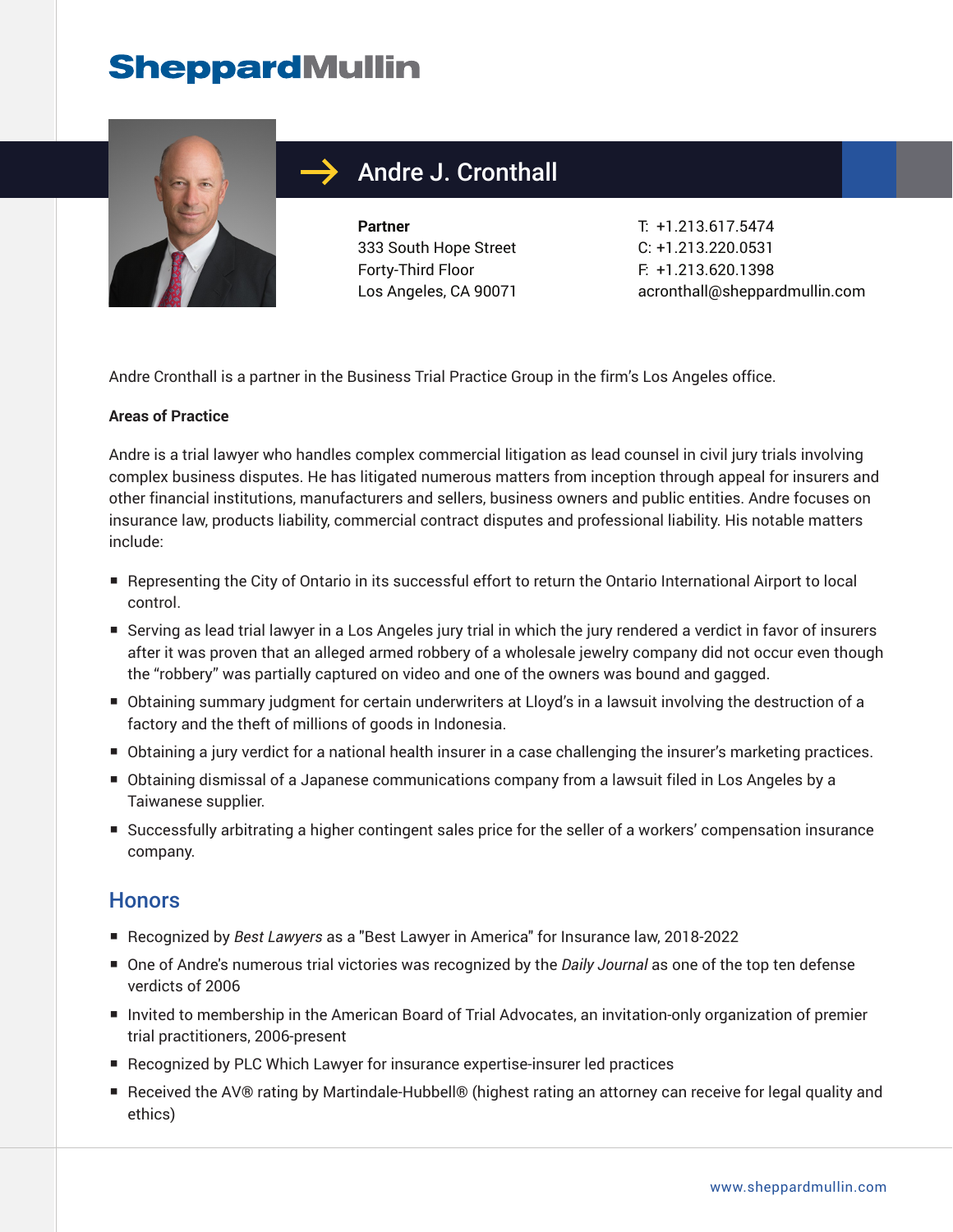#### **Experience**

#### **Representative Trial Experience:**

Andre has been lead trial counsel in numerous trials in state and federal courts. A representative sample of trials include:

- *Bonded Motors v. State Compensation Insurance Fund* Los Angeles Superior Court Obtained favorable result after seven-week jury trial involving alleged bad faith and unfair business practices involving state's largest workers' compensation insurer.
- *Carter v. Mid-West National Life Insurance Company of Tennessee* San Bernardino Superior Court Obtained complete defense verdict after a five-week jury trial alleging marketing fraud and "bad faith" against a health insurance company and its agent.
- *Cumbre v. State Compensation Insurance Fund* San Bernardino Superior Court Obtained defense verdict after five-week jury trial in which brokers sought \$47 million in damages for termination of agreements. Affirmed in full on appeal (see below).
- *Geosource, Inc. v. The Hartford* Los Angeles Superior Court Obtained judgment after trial in lawsuit involving an insurer's right to control the settlement of disputes.
- *Hinduja v. ARCO* Los Angeles Superior Court Obtained defense verdict after jury trial in case involving claims of unfair business practices, violations of franchise laws and discrimination. Handled appeal, which resulted in affirmance of verdict, and judgment for attorney's fees incurred by client.
- *L.A. Open Door Presbyterian Church v. Evangelical Christian Credit Union* Los Angeles Superior Court Obtained complete defense verdict for client lending institution after jury trial concerning aftermath of foreclosure of property.
- *Mouradian v. Central National Life Insurance Company* Los Angeles Superior Court Obtained defense judgment after jury trial in bad faith case arising out of insurer's rescission of policy due to misrepresentations by insured.
- *Scott's Creations, Inc. v. Underwriters at Lloyd's, London* Los Angeles Superior Court Obtained defense verdict by proving that claimed armed theft of wholesale jeweler's inventory was a staged crime. Selected as one of the top 10 defense verdicts of 2006.
- *Tricor v. State Compensation Insurance Fund* Los Angeles Superior Court Obtained favorable verdict in action involving the workers' compensation system and regulation of the industry.
- *United Pacific v. Cohanim* Los Angeles Superior Court Obtained judgment for insurer in insurance coverage matter involving limits of liability.
- *The Walton Companies v. Etiwanda Estates* San Bernardino Superior Court Obtained defense verdict in lawsuit involving construction of a residential development.
- *Wolfe Air Aviation v. Andreini & Co., et al.* Los Angeles Superior Court (transferred to Orange County Superior Court for trial) *–* Obtained \$10 million jury verdict and judgment for client in case involving cancellation of aviation insurance policy. Amount of judgment was almost double the amount of damages calculated by client's expert witness.

#### **Representative Appellate Experience:**

■ *Advanced Building Maintenance v. State Compensation Insurance Fund – California Court of Appeal, Second* Appellate District – 49 Cal. App. 4th 1388 (1996) – Obtained reversal of trial court order and reinstatement of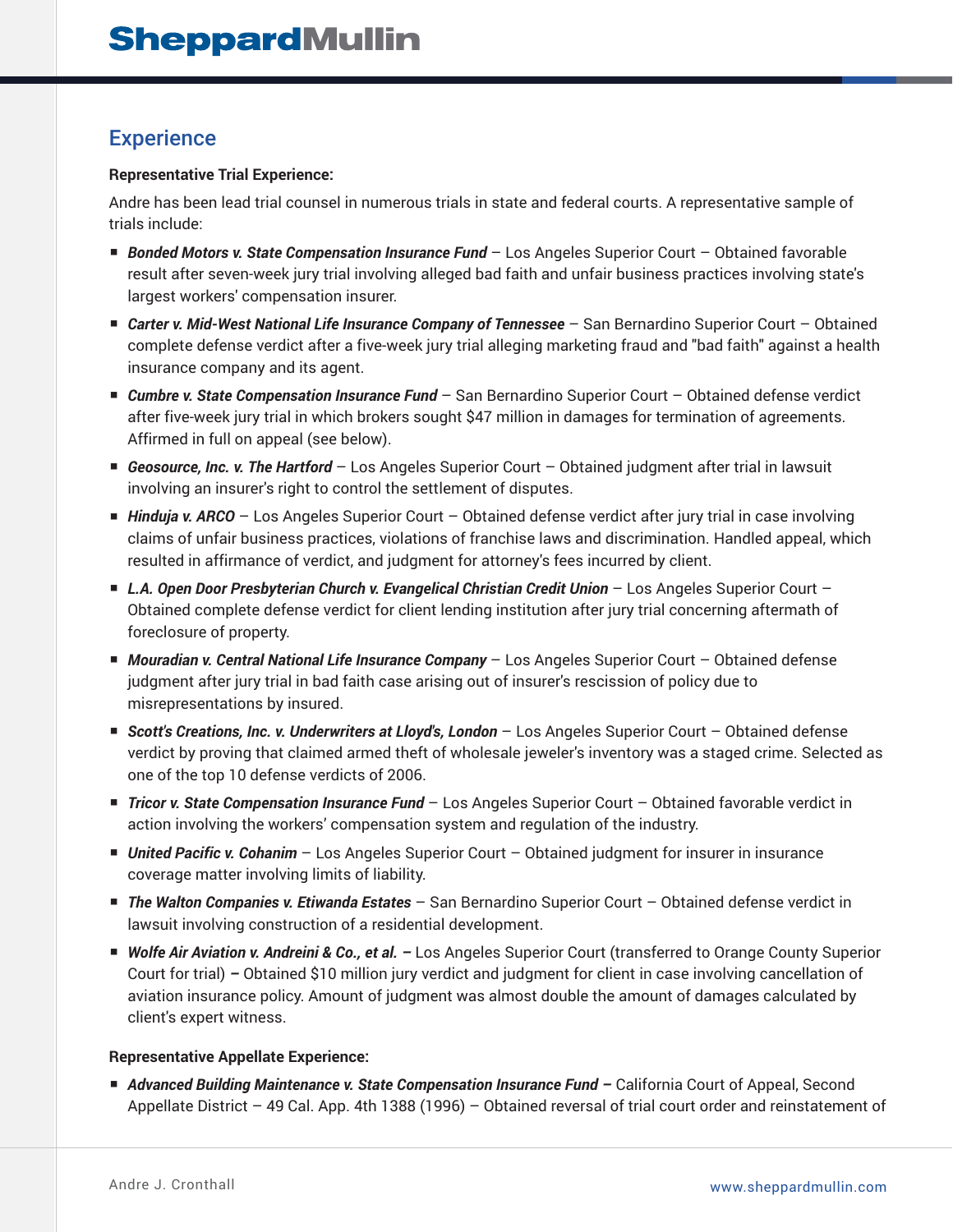judgment in favor of client. Published opinion discusses the timing of motions to vacate judgments.

- *Cumbre v. State Compensation Insurance Fund –* California Court of Appeal, Fourth Appellate District *–* Cal. App. 4th (2010) *–* Obtained partially published decision affirming favorable judgment regarding termination of contracts and the Duty of Fair Procedure. Also was lead trial counsel.
- *Gardner v. UICI* U.S. Court of Appeals for the Ninth Circuit 508 F.3d 559 (2007) Obtained reversal of trial court order and finding that clients had a reasonable basis to remove case to federal court.
- *The Gillette Company v. 99 Cent Only Stores* California Court of Appeal Second Appellate District (App. No. B156193) – Represented plaintiff and obtained writ of mandamus ordering trial court to vacate summary adjudication order.
- *Gordon's Cabinet Shop v. State Compensation Insurance Fund* California Court of Appeal, Fourth Appellate District – 74 Cal. App. 4th 33 (1999) – Obtained published decision affirming judgment of dismissal in favor of client and discussing when the five-year statute for bringing a case to trial may be tolled.
- *HealthMarkets v. Superior Court –* California Court of Appeal, Second Appellate District *–* 171 Cal. App. 4th 1160 (2009) *–* Obtained published decision affirming granting of motion to quash service on out-of-state insurer based on lack of personal jurisdiction.
- *Rail Services v. State Compensation Insurance Fund* California Court of Appeal, Second Appellate District 2003 Cal. App. Lexis 1032 (2003) – Obtained published decision in case of first impression concerning an insurer's right to collect a nonrefundable deposit premium.
- *Red Alarm, Inc. v. Waycrosse, Inc. et al* U.S. Court of Appeals for the Ninth Circuit 47 F. 3d 999 (1995) Obtained published opinion affirming summary judgment in favor of client, discussing principles of accord and satisfaction.
- *The MEGA Life and Health Ins. Co. v. Superior Court –* California Court of Appeal, Fourth Appellate District *–* 172 Cal. App. 4th 1522 (2009) *–* Obtained published decision on a petition for a writ of mandate reversing trial court and ordering dismissal of plaintiff who was not a party to contract.
- *Wolfe Air Aviation v. Andreini & Co., et al.* California Court of Appeal, Second Appellate District (App. No. B151940) – Represented aerial photography and film production studio at trial (see above) and on appeal. Appellate court affirmed judgment in its entirety.

### Media Mentions

Q&A With Sheppard Mullin's Andre Cronthall *Law360*, 04.10.2013

Q&A With Sheppard Mullin's Andre Cronthall Cronthall is a partner in Sheppard Mullin's business trial practice group, and is a leader of the firm's insurance practice group. *Law360*, 07.29.2009

In L.A., An Insurance Trial Can Take a Film Noir Turn 10.10.2006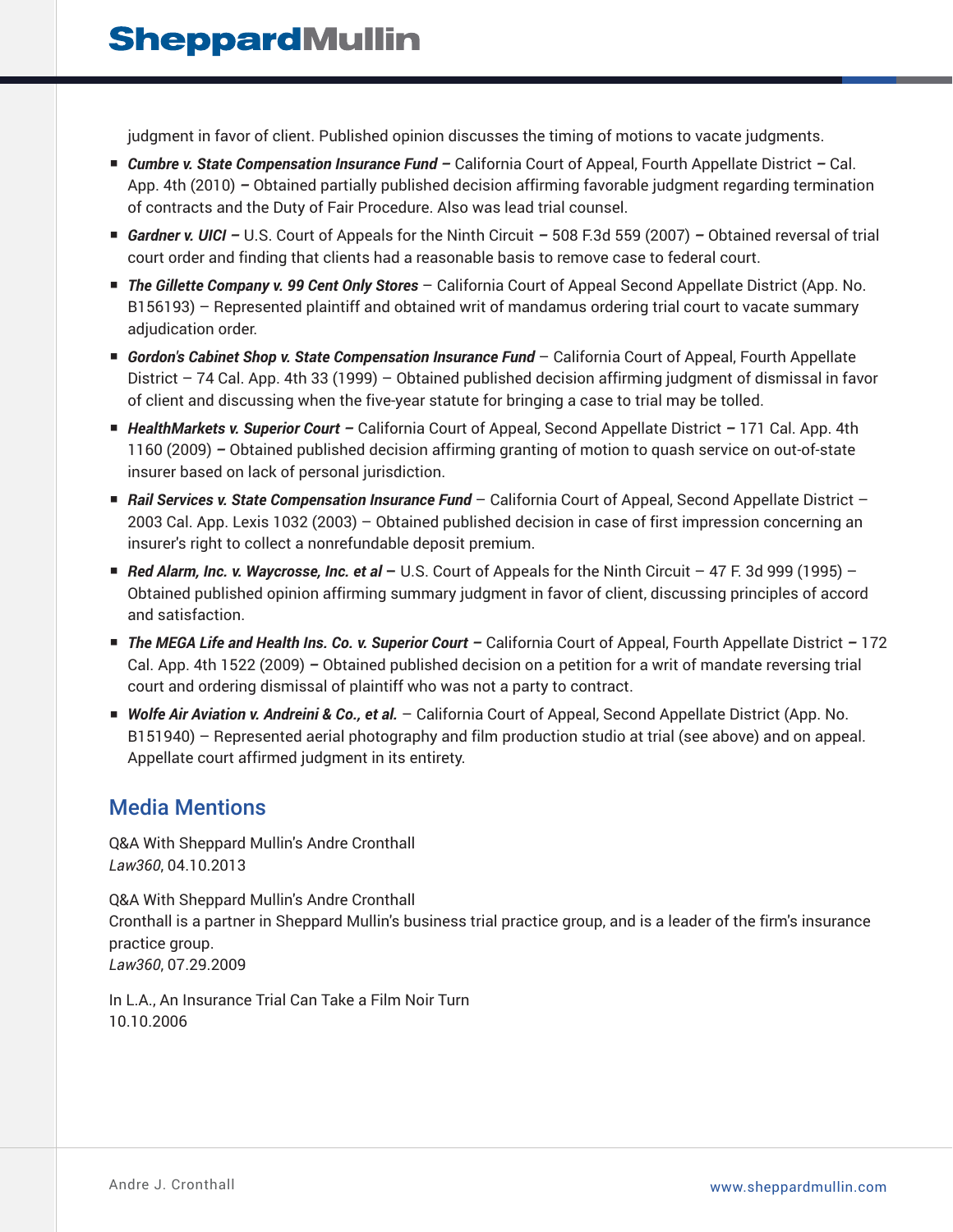### Speaking Engagements

- Panelist, "Titans of the Bar Demonstrate the Art of Voir Dire," Association of Business Trial Lawyers, March 2015
- Panelist, "Special Verdict Forms," Association of Business Trial Lawyers, March 2003

#### **Memberships**

- Member, American Board of Trial Advocates
- Member, Board of Governors, Association of Business Trial Lawyers, 2001-2007; 2018-present
- Member, State Bar's Insurance Law Committee
- Member, Los Angeles County Bar Association
- Member, American Bar Association
- Member, Board of Directors, Public Counsel, 2010-2017
- Member, Board of Directors, Kidspace Children's Museum, Pasadena, California, 2015-present

#### **Practices**

Litigation Class Action Defense Insurance Litigation Professional Liability Toxic Tort and Product Liability International Reach International Arbitration **Healthcare** Intellectual Property International Arbitration

#### **Industries**

Financial Services Healthcare Insurance Nonprofit **Transportation**